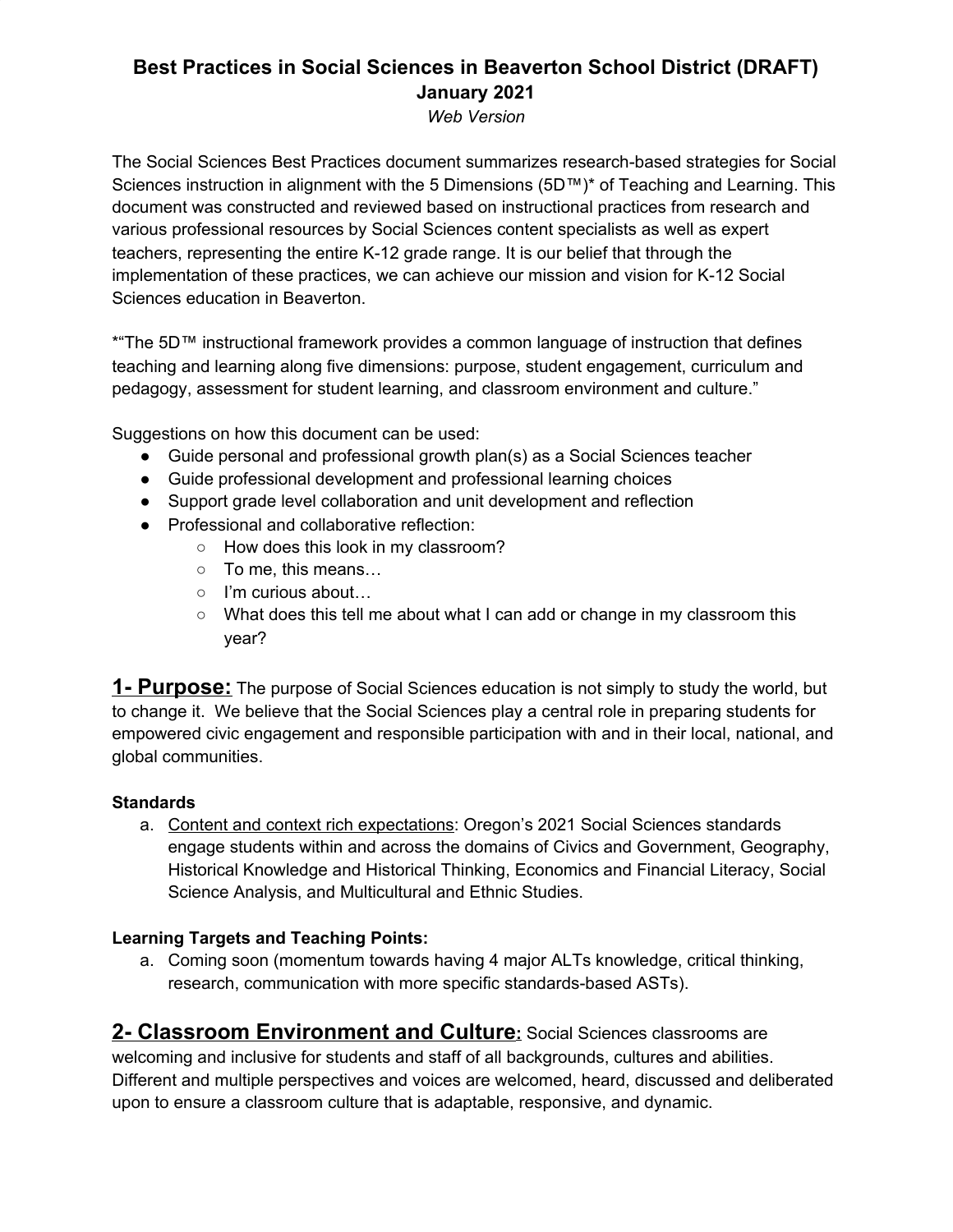## **Use of Physical Environment**

- a. Physical arrangement of the room (e.g., intentional meeting areas, available resources, varied student seating, physical accessibility, etc.) communicates to students that both student collaboration and developing independence and self-reflection is valued.
	- 1. Accessibility: Classroom accessibility includes physical accessibility and responsiveness for students with disabilities, as well as proper equipment to increase students' comfort and chances for success.
- b. b.Visual materials (i.e. libraries, maps, posters, etc.) examine the histories, contributions, resilience and resistance, and perspectives of many racial, ethnic, and social groups past and present - through an authentic, anti-biased/antiracist lens.

## **Classroom Routines and Rituals**

a. Student agency, ownership, and community: Classroom routines and rituals foster student ownership and responsibility, reflect the values of community, and share accountability for learning.

## **Classroom Culture**

- a. Inclusivity: The classroom is an inclusive environment in which students identify themselves as valuable members and use their lived experiences and academic, social, and emotional strengths in the classroom, school, and community.
- b. Valuing diversity and knowledge: Classroom culture values individual and cultural diversity, students' prior knowledge and lived experiences, and students' heritage languages as strengths that must be used to further develop their academic, social, emotional, cultural, and linguistic capabilities.
- c. Relationships: Educator builds meaningful relationships with students and families to better understand and empathize with different cultural funds of knowledge and lifeways.
- d. Classroom discourse and interactions reveal what is valued in the learning environment: student identity development and belonging, the development of skills and content knowledge, respect for thinking and intellectualism, a lens of criticality and anti-bias/antiracism, as well as joy in the celebration of learning, growth, action, and change. Educators should consistently model curiosity, humility, and what it means to be an active learner.

**3- Curriculum and Pedagogy:** Students are engaged through meaningful, culturally relevant, and inclusive curriculum and pedagogy that builds knowledge, critical thinking, research, and communication skills, which are the foundational and collaborative practices of social scientists in the real world. The curriculum provides opportunities for teachers to tailor rigorous and responsive instruction with respect to individual students' academic, developmental, social, emotional, cultural, and linguistic capabilities.

## **Curriculum**

a. "Mirrors, windows and sliding-glass doors" Students see themselves, and the complexity of their identities and histories, as well as the identities and stories of others' histories, in the curriculum by exploring historical and current local, national and global events and issues from multiple and diverse racial, ethnic, and social perspectives. The future will be shaped by our students.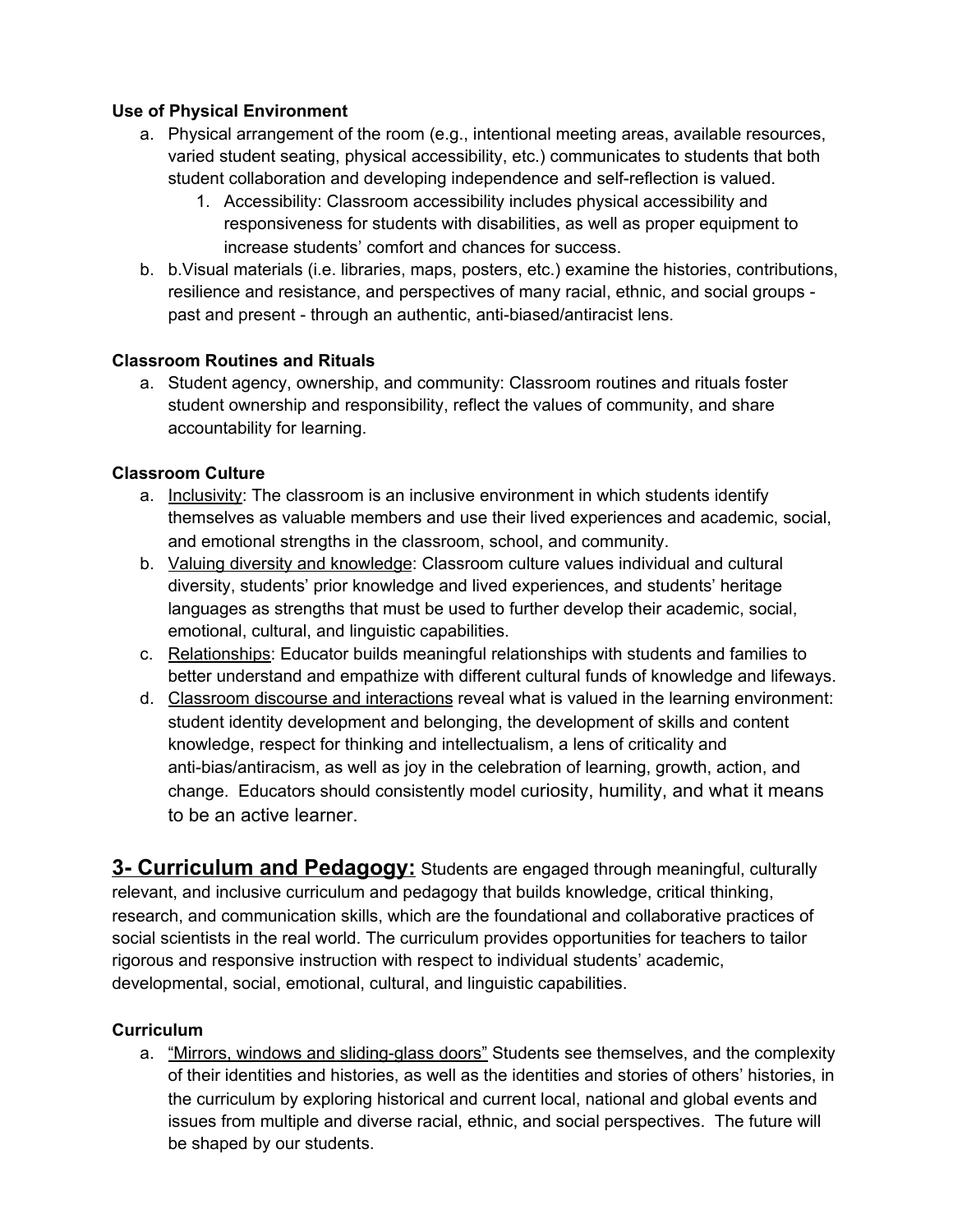- b. Transdisciplinary, transferable skills: Curriculum includes purposeful opportunities to build transdisciplinary, transferable skills including knowledge-building (factual, conceptual, debatable), critical thinking and criticality (problem solving and anti-bias/antiracism), research (inquiry and investigation), and communication (reading, writing, speaking, listening).
- c. Critical literacies: Curriculum invites sustained student engagement through reading, writing, speaking, listening, discussion, debate, and deliberation that fosters critical thinking and evaluation of information and sources.
- d. Accessibility: The curriculum will be available and accessible to all students, including dual and multilingual students, students receiving special education services, and those who are navigating poverty and/or houselessness.
	- 1. As a dual language and multilingual school district, curricular materials and resources in multiple languages is an integral part of the instruction.

## **Teaching Approaches & Strategies**

- a. Culturally relevant teaching: Teaching approaches and strategies are culturally relevant and help students identify and dismantle injustice and foster more equity in their communities and world. This includes:
	- 1. Validating students' lived experiences and values
	- 2. Disrupting power dynamics that privilege dominant groups and perspectives
	- 3. Empowering students to connect to experiences beyond their own, to examine their own perspective and privilege, and to develop a historical and contemporary sociopolitical consciousness of the world around them.
- b. Multiple and diverse learning opportunities: Teacher provides a variety of opportunities to access curriculum and expand entry points, while utilizing creativity in the utilization of resources and creation and facilitation of formative and summative assessments.
- c. Civic engagement and responsible democratic participation is sought out in day-to-day learning and objectives as well as the long-term learning and objectives by cultivating student voice, inquiry, action, and agency to establish relevance.

## **Scaffolds and/or Adjustments for Learning**

- a. Use of ongoing diagnostic and formative assessment: Teacher conducts ongoing diagnostic, formative assessments so that they and their students have a working knowledge of where student current understanding and skill development is in relation to the learning target(s).
	- 1. Multiple opportunities in a variety of modalities should be provided for students across and within the learning targets.
	- 2. Opportunities should be accessible to students who are working towards a non-standard diploma.
- b. Student interest and choice will help develop engaging, responsive, and dynamic scaffolds that are adjusted as students participate in meaning-making and increasingly assume ownership for their own learning.
- c. Language acquisition: Scaffolds include multiple opportunities and formats for students to build their academic language skills, including in ways that their authentic voice and home language is honored.All classrooms should work towards honoring and actualizing BSD's best practices for multilingual learners.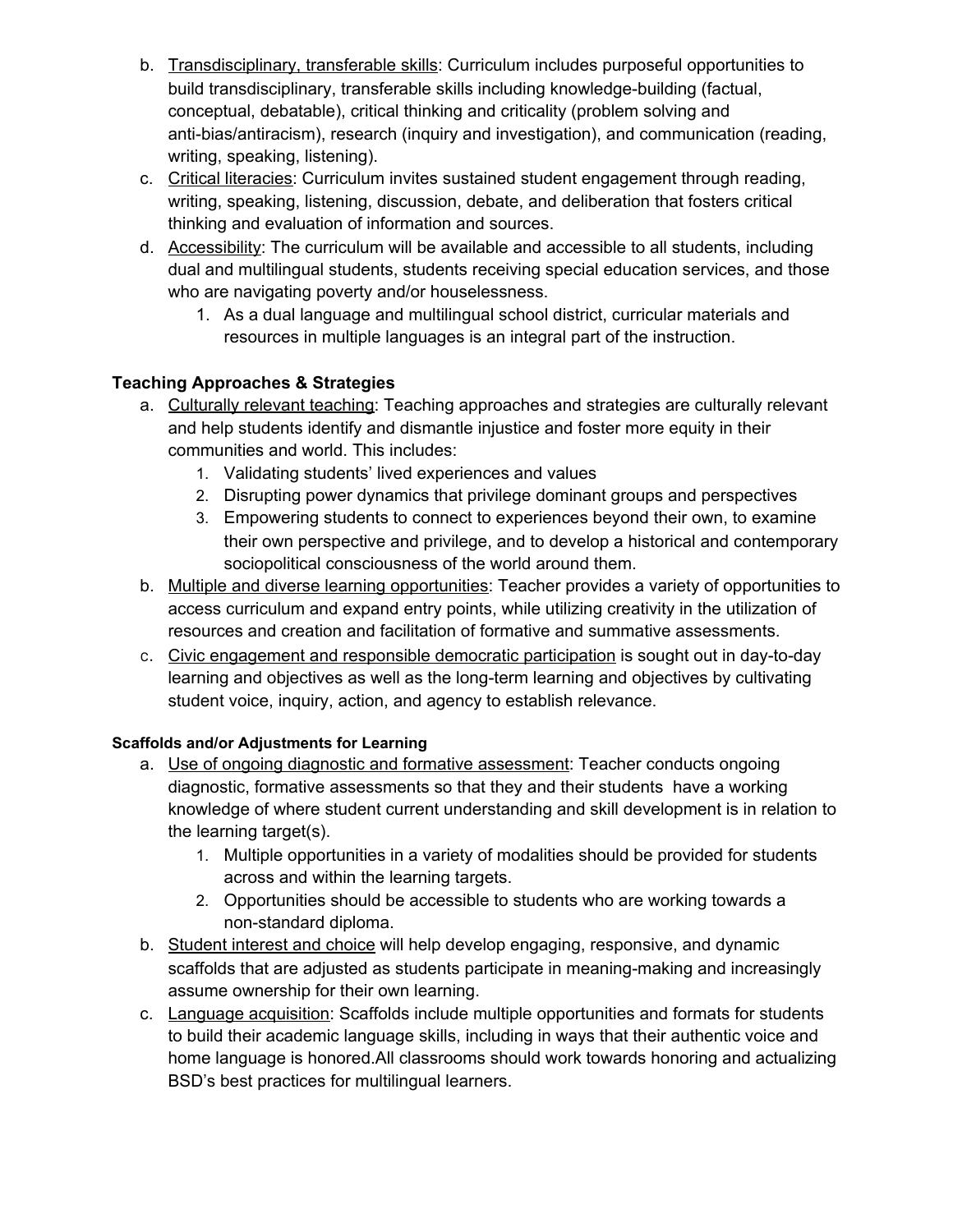**4- Student Engagement**: The Social Sciences engage students as critical consumers, producers of knowledge, and future leaders. Engagement is strongest when students recognize and analyze historical and contemporary community and societal problems, ask critical questions and develop research investigations, separate evidence-based claims from opinions, and evaluate the usefulness and degree of reliability of different historical and current sources. Rich learning and engagement involves students working and growing together through intellectual and emotional engagement, as well as ethical reflection and civic agency as their learning connects to their local community and beyond.

## **Intellectual Work**

- a. Essential knowledge and skills: Students will engage in developing factual-conceptual-debatable knowledge,<sup>[1]</sup> research and inquiry skills, critical and analytical thinking, and communication skills. Intellectual work is conducive to participatory civic engagement and responsible participation with and in local and global communities.
- b. Bias and perspective: Teachers and students consider the dynamic nature of knowledge and perspective while developing critical thinking habits, and acknowledging bias and positionality and respecting cultural norms and perspectives.
- c. In-depth opportunities: Students should have frequent opportunities to investigate subjects in depth and to participate in choosing topics and modes of learning.
- d. Independent investigations and authentic audiences: Classroom learning should include both independent investigation as well as cooperative learning, and opportunities should foster student agency, specifically regarding self-advocacy and collective action. Opportunities to present work to authentic audiences within and beyond buildings is highly encouraged.

## **Engagement Strategies**

- a. Culturally Relevant: Engagement strategies begin by teachers exploring/identifying their own biases. Culturally relevant teaching asks teachers to embrace student background and experience. It is essential that we understand the beliefs, practices, ideologies, and experiences that shape our students' worldviews.
- b. Student backgrounds: Engagement strategies capitalize on and build upon students' background and language to support rigorous and culturally relevant learning.
- c. Multiple levels of participation: Empowering Social Sciences pedagogy meaningfully and inclusively invites students to engage at several levels: identity and self, school and family, neighborhood and community, local and regional history, state and national history, and world history.
- d. Cooperative and collaborative learning: Social Sciences classrooms are active, dynamic learning spaces filled with rich cooperative and collaborative learning, inquiry, and student collaborative conversations, deliberation, and reasoning.

## **Discourse & Communication**

a. Inclusive: Social Science classes must be inclusive, dynamic, and affirming places where all students and staff of all backgrounds, cultures, and abilities feel welcomed, valued, challenged, and heard. This is evidenced by rich and varied opportunities for student discourse and communication with high levels of student engagement and participation. Intentionality in regards to diversity, equity, and inclusion are critical components of a functioning democracy.